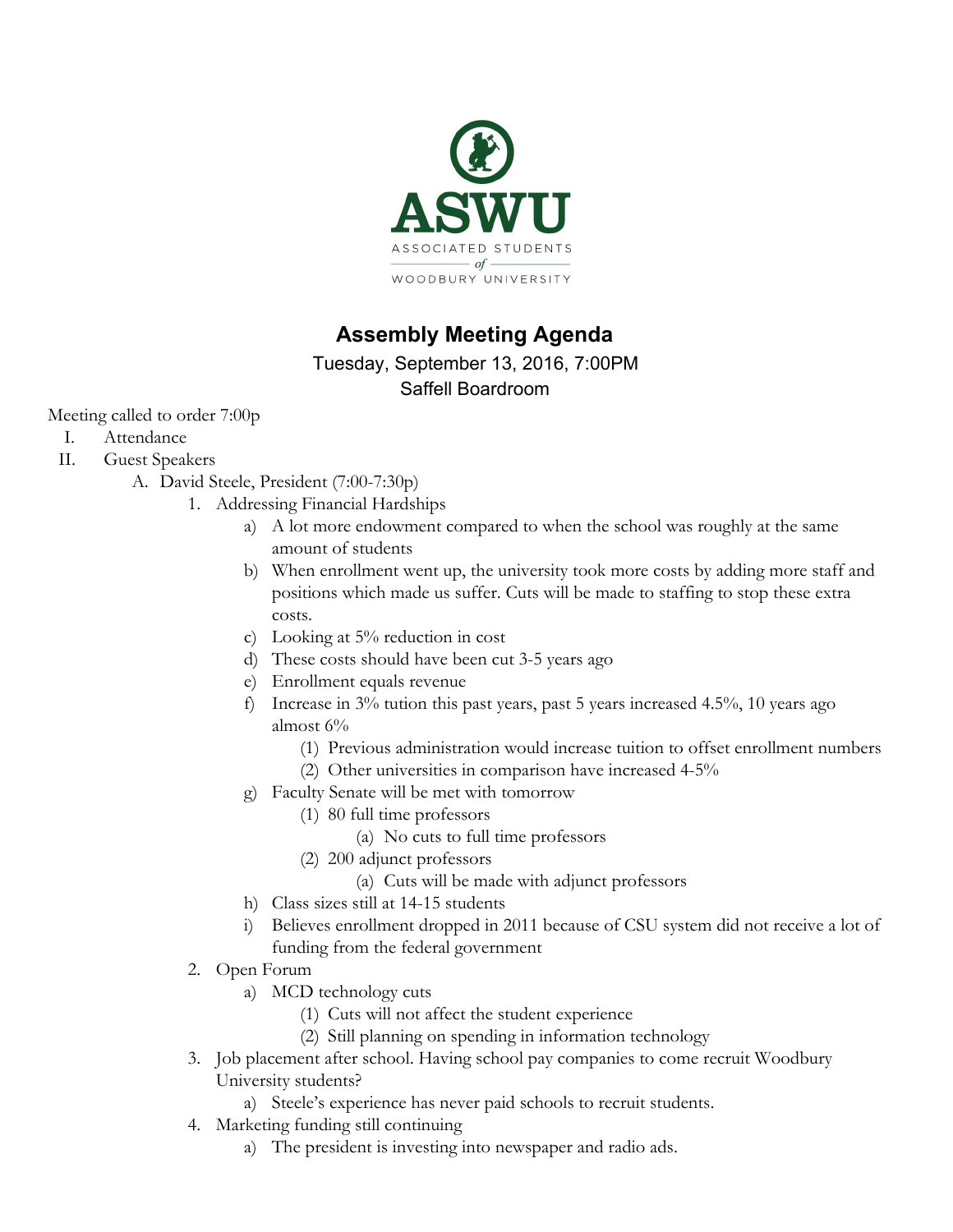- b) Looking in to bring more people on campus.
- c) Having films filmed on campus for revenue as well as marketing the Woodbury University name.
- d) Working to bring alumni back on campus more frequently to market the university.
- 5. Question regarding alcohol policies, changing to be more lenient?
	- a) They are in place for health and safety reason and for the law of drinking age being 21, thus being subject to the rule of law.
- B. David LaChina, Vice President of Finance & Crystal Assistant Controller (7:30-8:00p) Open Forum
	- 1. Organization had money pulled out but without a signature card signature, and only a faculty member had signed and wasn't an advisor.
		- a) All organizations have access to statements when asked by representative on signature card.
	- 2. Are new control systems being in placed for the business office?
		- a) Working to move to all electronic systems starting with the business office. Working to add organizations but there is a lot of information to be added to add all the organizations.
		- b) New systems are already launching via Accounts Payable systems.
			- (1) Hoping this will better help control and better monitor costs.
	- 3. What changes from his experience to be made.
		- a) He will be more closely watching budgets being spent for what is meant to be spent for in the correct account.
			- (1) This will better clarify what is happening in the accounts.
			- (2) Better recording and reporting of expenses.
		- b) Focusing on improving revenues.
			- (1) Has to improve by being improving student experience.
			- (2) Also improving marketing for enrollment.
				- (a) The whole university is in this together to improve enrollment including student such as the possibility of talk to previous high schools.
	- 4. Student: Students will talk about Woodbury when students are happy to be at Woodbury.
	- 5. RHA Treasurer: Instance where charge was not taken off account when needed.
		- a) Business office is in an audit and has fallen behind will be closed in the next couple weeks.
		- b) Don't forget to be accountable for credit card charges because credit card charges sometimes come in very late due to faculty not reconciling a lot later than the actual charge.
			- (1) Plans to make faculty more liable for such things.
			- (2) Prone to error when system is manual rather than electronic.
	- 6. Will everything moved to digitalization and automation.
		- a) Yes timeline is unknown because it is a lot of work.
- III. Event Announcements
	- A. Library get your library card tomorrow in the WU library, 11:00p 1:30p
	- B. National Voting Day (register for voting) September 29th 11:00p 1:30p
	- C. Saturday September 24th Parent Lunch, 10:00am 2:30pm
	- D. Open House October 8th, 8:00am 2:00pm
- IV. Senators and Interns Announced
	- A. Senator for College of Liberal Arts: two positions waiting to be filled please let Exec Board know if you would like to recommend anyone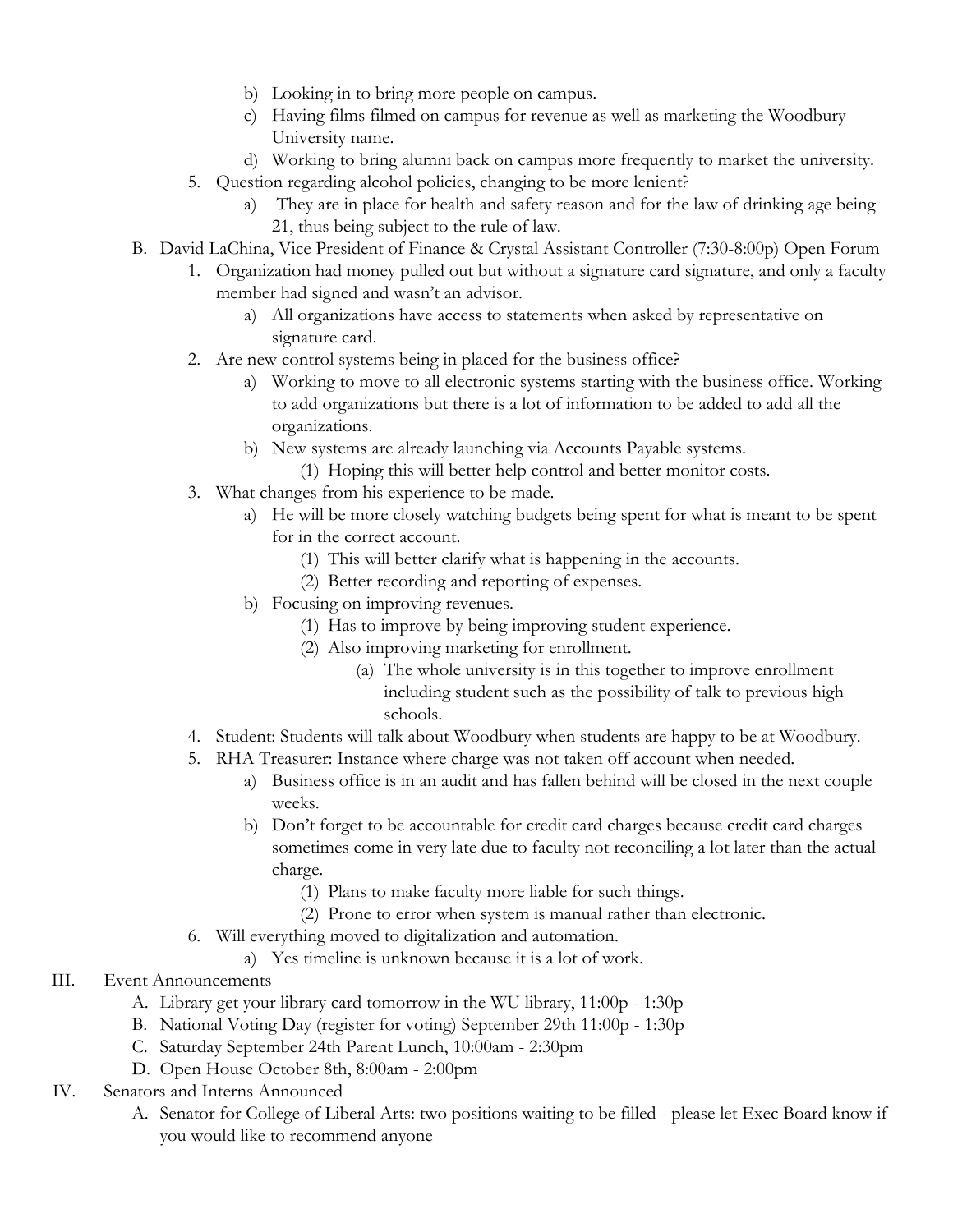- B. Senator for School of Architecture: Mohamed Hasam, Hind Hattar
- C. Senator for School of Business: Roderick Harris (one open spot open)
- D. Senator for School of Media, Culture, & Design: Andrew Hill (one position waiting to be filled)
- E. Intern for Exec VP: Kimberly Chirino, William Garcia
- F. Intern for VP Finances: Jane Tan
- G. Intern for VP Student Orgs: Justine Huh
- H. Intern for VP Marketing: Jasmine Mangona

# V. Executive Board Reports

## A. Jia Er Lin………………………………………………………………………………….President

- 1. [jiaer.lin@woodburyuniversity.edu](mailto:jiaer.lin@woodburyuniversity.edu)
	- a) Exec Board met with President Steele
		- (1) Projects coming: bulletin boards, quad furniture
		- (2) Gym staffing issues
		- (3) Parking issues
	- b) If you see any facilities issues with the campus, please report it to ASWU [\(ASWU@Woodbury.edu\)](mailto:ASWU@Woodbury.edu)

# B. Alexandra Holguin.………………………………………………………..Executive Vice President

- 1. [aswu@woodbury.edu](mailto:aswu@woodbury.edu)
	- a) If you will be absences or late, please email Alex 24 hours ahead of time
	- b) New Woodbury website
	- c) Orgs asked to stay after meeting: Silver Screening Society, United Nations, ASA
- C. Alexandra Rodriguez……………………………………………………..Vice President of Finance
	- 1. [Alex.rodriguez@woodburyuniversity.edu](mailto:Alex.rodriguez@woodburyuniversity.edu)
		- a) OAC: 47 events passed throughout the fall semester.
		- b) Some events need to change due to OAC guidelines be sure to let Alecks know those new days and times.
		- c) Alecks will be going over reconciliation reports with organizations that request this.
		- d) Transfers will be done this week by ASWU wait business office may not transfer them this week.
		- e) Don't use your own money to buy things for your organizations
		- f) No longer allowed to use credit cards of advisors.
		- g) Updating reconciliation forms.
- D. Esteban Cerna………………………………....…………..Vice President of Student Organizations 1. [esteban.m.cerna@hotmail.com](mailto:esteban.m.cerna@hotmail.com)
	- a) Organizations- please ask for help when needed. This will help organizations to have smooth OAC events.

## E. Stephanie Sandoval……………………………………………………..Vice President of Marketing

- 1. [stephanie.sandoval@woodburyuniversity.edu](mailto:stephanie.sandoval@woodburyuniversity.edu)
	- a) Please email Stephanie flyers for to post on the website. They must first be approved with the "APPROVED" stamp.
	- b) For OAC events, please submit flyers to be posted on the website at least two weeks in advance.
	- c) If you need help with flyers, please let Stephanie know at least three weeks in advance via email with any necessary details/information

## F. Amanda Sachartoff…………………………………………………...Vice President of Student Life

- 1. [amandasachartoff@gmail.com](mailto:amandasachartoff@gmail.com)
	- a) Presented project to president, top three being bulletin boards, hammocks, and banners for Woody's
	- b) Event "CAB and Get It" will take place tomorrow during lunch at the Quad